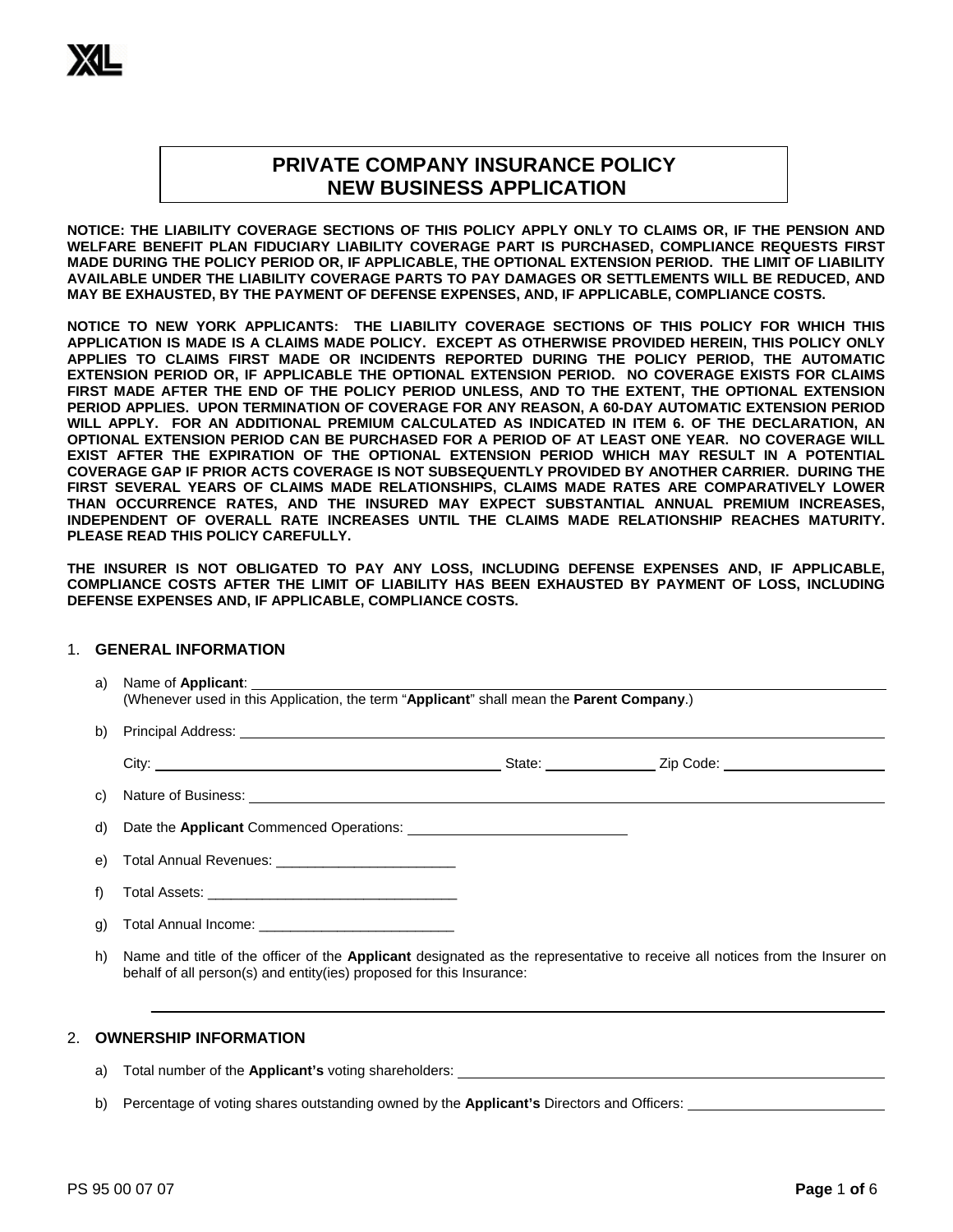c) Other than the **Applicant's** Directors and Officers, shareholders owning more than 10% of the voting shares outstanding:

| <b>Shareholder</b> | <b>Percentage Owned</b> |
|--------------------|-------------------------|
|                    |                         |
|                    |                         |
|                    |                         |
|                    |                         |
|                    |                         |

3. Has the **Applicant** or any Subsidiary in the past thirty-six (36) months completed or agreed to, or does it contemplate) within the next twelve (12) months, any of the following, whether or not such transaction was or will be completed? If "Yes," please describe the significant provisions of the transaction(s) by attachment to this Application.

| a) | Sale, distribution or divestiture of any assets or stock in an amount exceeding<br>35% of the Applicant's consolidated assets?                      | П. | Yes □ No   |      |
|----|-----------------------------------------------------------------------------------------------------------------------------------------------------|----|------------|------|
| C) | b) Any registration for a public or private placement of securities?<br>Merger, acquisition or consolidation with another entity whose consolidated |    | □ Yes □ No |      |
|    | assets exceed 35% of the Applicant's consolidated assets?                                                                                           | П. | Yes □ No   |      |
|    | d) Reorganization or arrangement with creditors under federal or state law?                                                                         |    | Yes        | □ No |

4. Have there been any changes in the **Applicant's** Board of Directors or Senior Management within the past twelve (12) months? (If "Yes," please explain by attachment to this Application.) □ Yes □ No

#### 5. **EMPLOYMENT PRACTICES INFORMATION (Complete only if coverage is desired for the Employment Practices Liability Coverage Part)**

| a) |                                                                                                                                                                                                                                                                                        |                                                        | Full-Time                                                                    | Part-Time                       | Seasonal / Ind. Contractors |            |              |
|----|----------------------------------------------------------------------------------------------------------------------------------------------------------------------------------------------------------------------------------------------------------------------------------------|--------------------------------------------------------|------------------------------------------------------------------------------|---------------------------------|-----------------------------|------------|--------------|
|    | Number of Current Employees:                                                                                                                                                                                                                                                           |                                                        |                                                                              |                                 |                             |            |              |
|    | Number of Employees One Year Ago:                                                                                                                                                                                                                                                      |                                                        |                                                                              |                                 |                             |            |              |
| b) | Percentage of the <b>Applicant's</b> Employees with salaries:                                                                                                                                                                                                                          |                                                        |                                                                              |                                 |                             |            |              |
|    | Less than \$25,000:                                                                                                                                                                                                                                                                    |                                                        |                                                                              | Between \$50,000 and \$100,000: |                             |            |              |
|    | Between \$25,000 and \$50,000:                                                                                                                                                                                                                                                         |                                                        |                                                                              | More than \$100,000:            |                             |            |              |
| C) | What percentage of the Applicant's Employees are located in California?                                                                                                                                                                                                                |                                                        |                                                                              |                                 |                             |            |              |
| d) | Does the Applicant have written policies or procedures with respect to the following?                                                                                                                                                                                                  |                                                        |                                                                              |                                 |                             |            |              |
|    | Hiring<br>Termination<br><b>Discipline</b><br>Family and Medical Leave<br>Sexual Harassment                                                                                                                                                                                            | $\square$ Yes<br>□ Yes<br>□ Yes<br>□ Yes<br>$\Box$ Yes | $\square$ No<br>$\square$ No<br>$\square$ No<br>$\square$ No<br>$\square$ No |                                 |                             |            |              |
| e) | Has the <b>Applicant</b> or any <b>Subsidiary</b> in the past twelve (12) months had, or does it<br>contemplate within the next twelve (12) months having, any layoffs or plant, facility, branch or<br>office closings? (If "Yes," please explain by attachment to this Application.) |                                                        |                                                                              |                                 |                             | $\Box$ Yes | $\square$ No |

### 6. **BENEFIT PLAN INFORMATION (Complete only if coverage is desired for the Pension and Welfare Benefit Plan Fiduciary Liability Coverage Part)**

a) Please provide the following information with respect to the **Applicant's** employee benefit plans.

| Name of Plan | <b>Current Asset Value</b> | <b>Number of Participants</b> |
|--------------|----------------------------|-------------------------------|
|              |                            |                               |
|              |                            |                               |
|              |                            |                               |
|              |                            |                               |
|              |                            |                               |

b) Does any Defined Benefit Pension Plan identified above (if applicable) have a funding defficiency? (If "Yes," please explain by attachment to this Application.)  $\square$  Yes  $\square$  No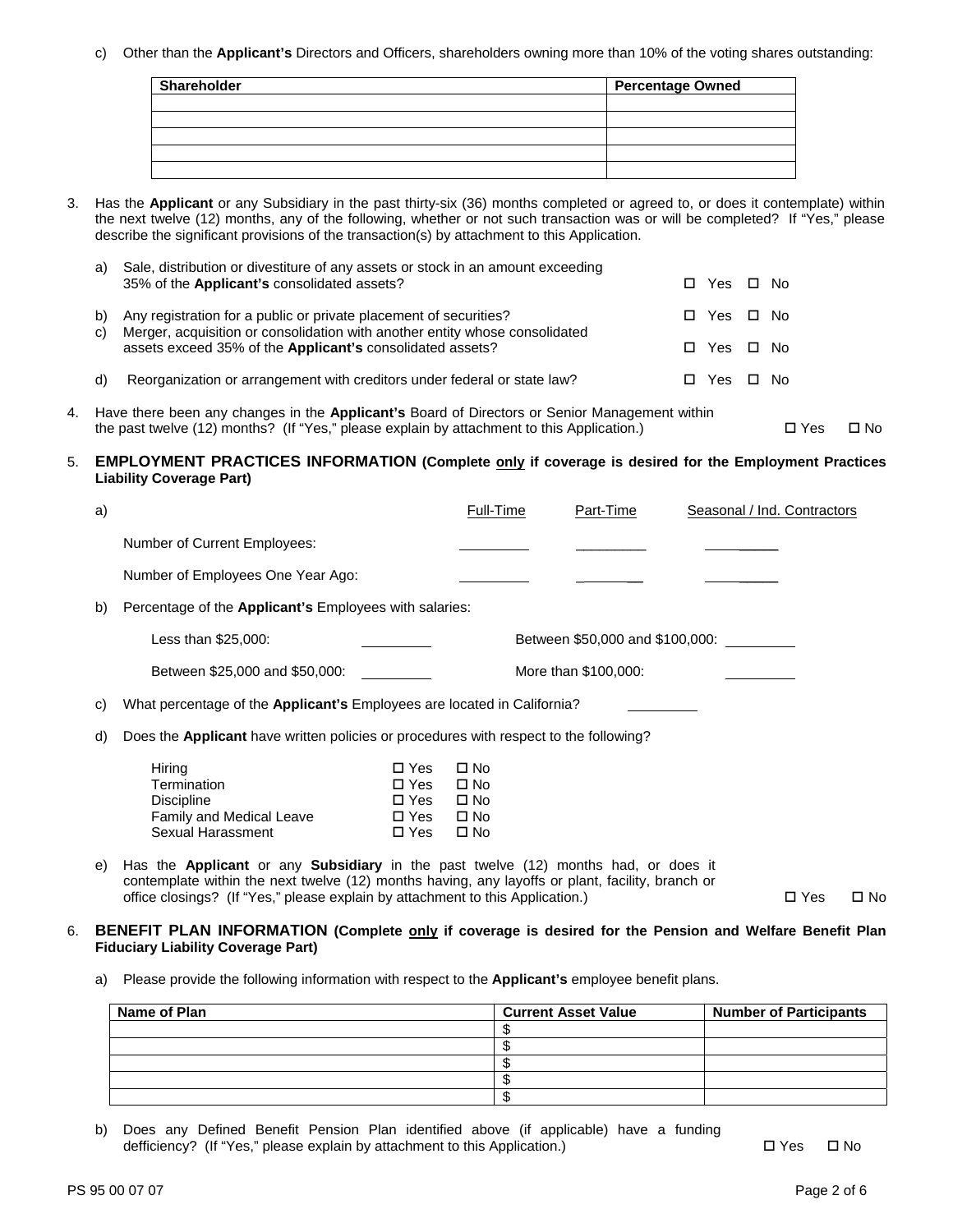|    | C) | If any Plan identified above is an Employee Stock Ownership Plan, is an independent valuation $\Box$ Yes<br>of the Applicant's stock performed annually?                                                                                                                                                       |   | $\square$ No | □ N/A      |
|----|----|----------------------------------------------------------------------------------------------------------------------------------------------------------------------------------------------------------------------------------------------------------------------------------------------------------------|---|--------------|------------|
|    | d) | Has the Applicant in the past thirty-six (36) months amended or terminated, or does it anticipate $\Box$ Yes<br>within the next twelve (12) months amending or terminating, any employee benefit plan? (If<br>"Yes," please explain by attachment to this Application.)                                        |   | $\square$ No | $\Box$ N/A |
| 7. |    | CRIME INFORMATION (Complete only if coverage is desired for the Crime Coverage Part)                                                                                                                                                                                                                           |   |              |            |
|    | a) | Does the Applicant: (If "No, please explain by attachment to this Application.)                                                                                                                                                                                                                                |   |              |            |
|    |    | Allow the employees who reconcile the monthly bank statements to also sign checks,<br>(i)<br>handle deposits or have access to check signing machines or signature plates?                                                                                                                                     |   | □ Yes □ No   |            |
|    |    | Have procedures in place to verify the existence and ownership of all new<br>(ii)<br>vendors prior to adding them to the authorized master vendor list?                                                                                                                                                        |   | □ Yes □ No   |            |
|    |    | Allow the same individual who verifies the existence of vendors to also edit the<br>(III)<br>authorized master vendor list?                                                                                                                                                                                    |   | □ Yes □ No   |            |
|    |    | (iv) Verify invoices against a corresponding purchase order, receiving report and the<br>authorized master vendor list prior to issuing payment?                                                                                                                                                               | 0 | Yes □ No     |            |
|    |    | Is countersignature of all checks required? Above what amount?____________<br>(v)                                                                                                                                                                                                                              |   | □ Yes □ No   |            |
|    |    | (vi) Are vouchers or supporting records stamped "PAID" when checks are signed?                                                                                                                                                                                                                                 |   | □ Yes □ No   |            |
|    | b) | Does an independent CPA provide a Management Letter to the Applicant?<br>If "Yes," please attach the most recent copy and management's response to the letter.                                                                                                                                                 |   | □ Yes □ No   |            |
|    | C) | How often does the Applicant perform a physical inventory check of stock and equipment? _____________________<br>Who performs these reconciliations?                                                                                                                                                           |   |              |            |
|    | d) | What is the maximum amount the Applicant holds or transports from any one location (If none, so state):                                                                                                                                                                                                        |   |              |            |
|    |    | (i) Money: \$ _______________ (ii) Checks: \$ _____________ (iii) Negotiable securities: \$ ___________                                                                                                                                                                                                        |   |              |            |
|    | e) | Please fully describe the services the Applicant provides for clients (including but not limited to accounting, payroll or<br>purchasing functions):                                                                                                                                                           |   |              |            |
| 8. |    | PRIOR ACTIVITIES (Please answer for all desired Coverage Parts)                                                                                                                                                                                                                                                |   |              |            |
|    | a) | Have any claims such as would fall within the scope of the proposed insurance<br>been made against any person(s) or entity(ies) proposed for this insurance?<br>(If "Yes," please explain by attachment to this Application.)<br>$\square$ Yes                                                                 | □ | No.          |            |
|    | b) | Is any person(s) or entity(ies) proposed for this insurance aware of any fact,<br>circumstance or situation which might afford valid grounds for any claim<br>such as would fall within the scope of the proposed insurance? (If "Yes,"<br>please explain by attachment to this Application.)<br>$\square$ Yes | □ | No           |            |
|    |    |                                                                                                                                                                                                                                                                                                                |   |              |            |

## 9. **CRIME LOSS EXPERIENCE**

List all employee theft, burglary, robbery, forgery or any other crime losses discovered by the **Applicant** in the past three years that would have been covered under the policy for which this Application is made. Itemize each loss separately below. Check if none: **□**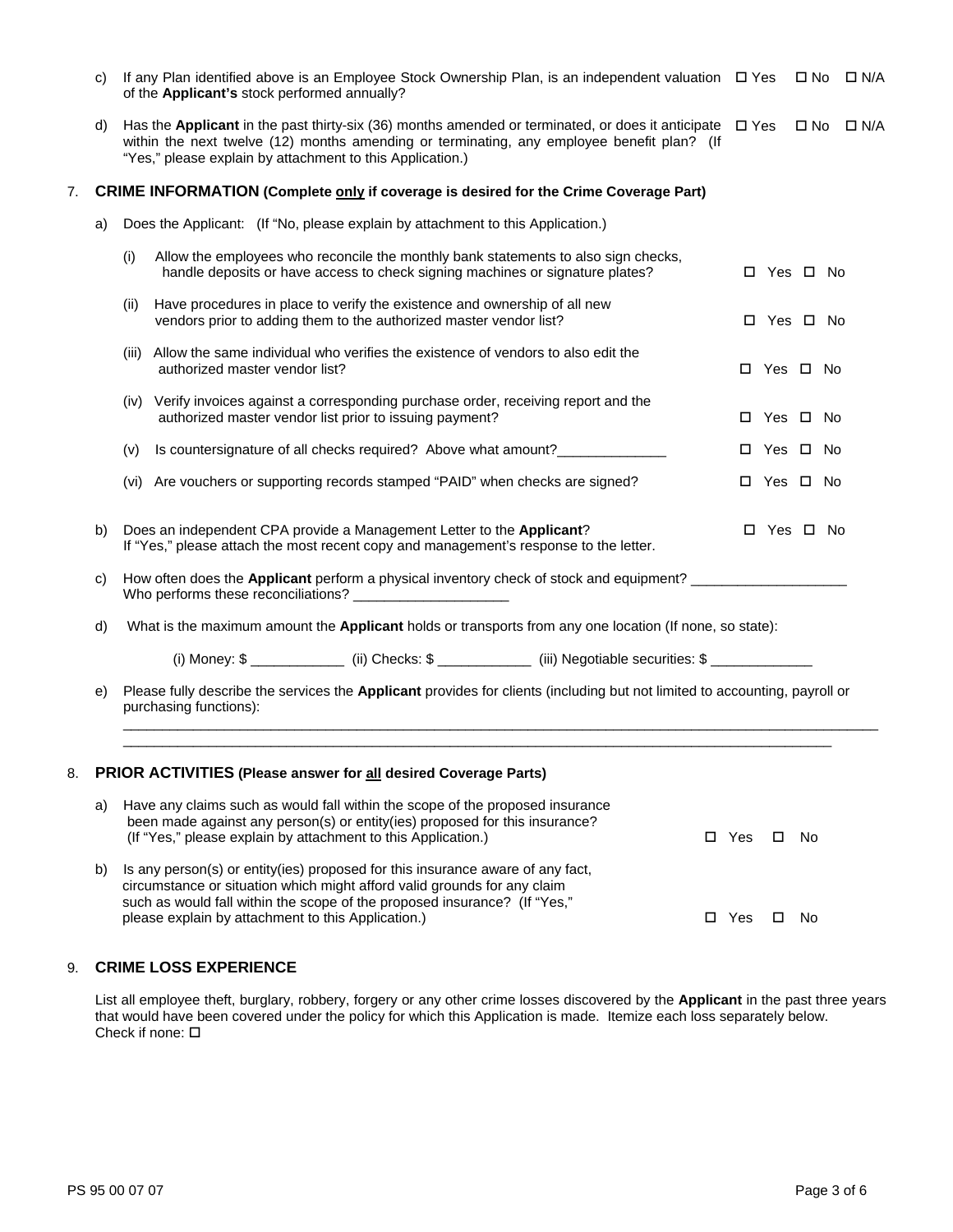| Date of loss(es) | <b>Description of loss</b> | <b>Total amount of loss</b> | Was the Loss covered<br>under another insurance<br>policy? If yes, please<br>indicate company's<br>name. |
|------------------|----------------------------|-----------------------------|----------------------------------------------------------------------------------------------------------|
|                  |                            |                             |                                                                                                          |

10. As part of this Application, please submit the following documents with respect to the **Applicant**:

- a) Audited financial statements with any notes and schedules.
- b) Any registration statements filed with the SEC or any private placement memorandums within the last twelve (12) months.
- c) Copy of the **Applicant's** latest EEO1 report (required if the **Applicant** has more than 100 employees).
- d) Copy of the latest form 5500s and audited financial statements for each of the **Applicant's** employee benefit plans (excluding any Welfare Benefit Plan).
- e) Summary and status of any litigation filed within the last twelve (12) months against any person(s) or entity(ies) proposed for this insurance (including any litigation that has been resolved).

**FOR THE PURPOSE OF THIS APPLICATION, THE UNDERSIGNED AUTHORIZED AGENT OF THE PERSON(S) AND ENTITY(IES) PROPOSED FOR THIS INSURANCE DECLARES THAT TO THE BEST OF THEIR KNOWLEDGE AND BELIEF, AFTER REASONABLE INQUIRY, THE STATEMENTS HEREIN ARE TRUE AND COMPLETE. THE INSURER IS AUTHORIZED TO MAKE ANY INQUIRY IN CONNECTION WITH THIS APPLICATION. SIGNING THIS APPLICATION DOES NOT BIND THE INSURER TO COMPLETE THE INSURANCE.** 

**THE UNDERSIGNED DECLARES THAT THE PERSON(S) AND ENTITY(IES) PROPOSED FOR THIS INSURANCE UNDERSTAND:** 

- **(A) THE LIMIT OF LIABILITY AVAILABLE TO PAY DAMAGES OR SETTLEMENTS WILL BE REDUCED, AND MAY BE COMPLETELY EXHAUSTED BY THE PAYMENT OF "DEFENSE EXPENSES," AND IN SUCH EVENT, THE INSURER WILL NOT BE RESPONSIBLE FOR ANY ONGOING DEFENSE EXPENSES OR FOR THE AMOUNT OF ANY JUDGEMENT OR SETTLEMENT TO THE EXTENT THAT ANY OF THE FOREGOING EXCEED ANY APPLICABLE LIMIT OF LIABILITY;**
- **(B) "DEFENSE EXPENSES" WILL BE APPLIED AGAINST THE RETENTION;**
- **(C) THIS POLICY APPLIES ONLY TO "CLAIMS" FIRST MADE OR DEEMED MADE DURING THE "POLICY PERIOD," OR, IF PURCHASED, ANY EXTENDED REPORTING PERIOD;**

**IF THE INFORMATION IN THIS APPLICATION MATERIALLY CHANGES BETWEEN THE DATE OF THIS APPLICATION AND THE POLICY EFFECTIVE DATE, THE APPLICANT WILL NOTIFY THE INSURER WHO MAY MODIFY OR WITHDRAW ANY QUOTATION.** 

**THE INFORMATION CONTAINED AND SUBMITTED WITH THIS APPLICATION IS ON FILE WITH THE INSURER AND, ALONG WITH THE APPLICATION, IS CONSIDERED TO BE PHYSICALLY ATTACHED TO THE POLICY AND WILL BECOME PART OF THE POLICY IF ISSUED. PROVIDED, HOWEVER, THIS PARAGRAPH DOES NOT APPLY IN THE STATES OF UTAH AND WISCONSIN.** 

**NOTE TO UTAH AND WISCONSIN RESIDENTS: ALL WRITTEN STATEMENTS AND MATERIALS FURNISHED TO THE INSURER IN CONJUNCTION WITH THIS APPLICATION ARE MADE A PART HEREOF PROVIDED THIS APPLICATION AND SUCH MATERIALS ARE ATTACHED TO THE POLICY AT THE TIME OF ITS DELIVERY.** 

#### **WARNING**

**NOTICE TO ARIZONA APPLICANTS: FOR YOUR PROTECTION, ARIZONA LAW REQUIRES THE FOLLOWING STATEMENT TO APPEAR ON THIS FORM. ANY PERSON WHO KNOWINGLY PRESENTS A FALSE OR FRAUDULENT CLAIM FOR PAYMENT OF A LOSS IS SUBJECT TO CRIMINAL AND CIVIL PENALTIES.** 

**NOTICE TO ARKANSAS APPLICANTS: "ANY PERSON WHO KNOWINGLY PRESENTS A FALSE OR FRAUDULENT CLAIM FOR PAYMENT OF A LOSS OR BENEFIT, OR KNOWINGLY PRESENTS FALSE INFORMATION IN AN APPLICATION FOR INSURANCE IS GUILTY OF A CRIME AND MAY BE SUBJECT TO FINES AND CONFINEMENT IN PRISON."**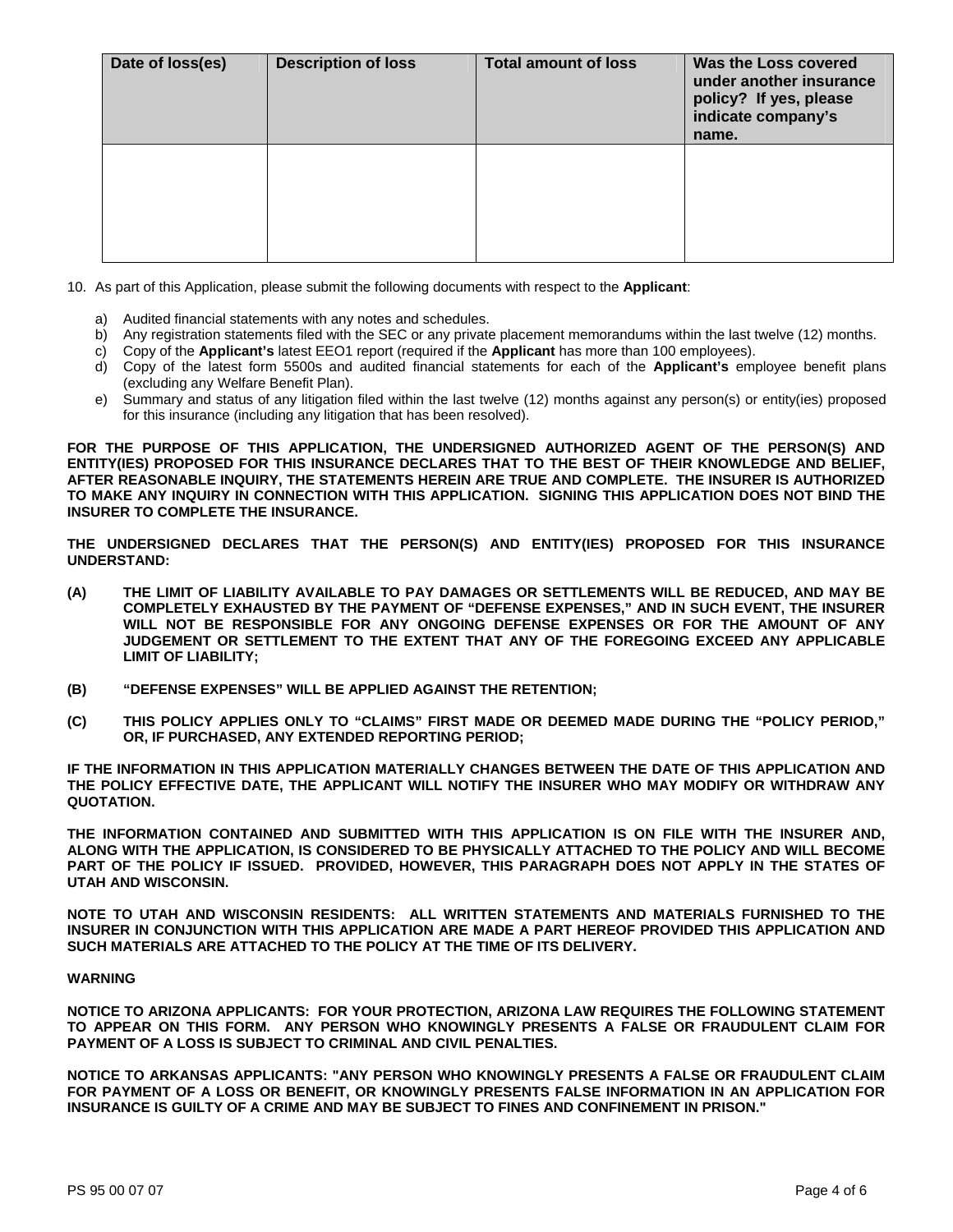**NOTICE TO COLORADO APPLICANTS: "IT IS UNLAWFUL TO KNOWINGLY PROVIDE FALSE, INCOMPLETE, OR MISLEADING FACTS OR INFORMATION TO AN INSURANCE COMPANY FOR THE PURPOSE OF DEFRAUDING OR ATTEMPTING TO DEFRAUD THE COMPANY. PENALTIES MAY INCLUDE IMPRISONMENT, FINES, DENIAL OF INSURANCE, AND CIVIL DAMAGES. ANY INSURANCE COMPANY OR AGENT OF AN INSURANCE COMPANY WHO KNOWINGLY PROVIDES FALSE, INCOMPLETE, OR MISLEADING FACTS OR INFORMATION TO A POLICYHOLDER OR CLAIMANT FOR THE PURPOSE OF DEFRAUDING OR ATTEMPTING TO DEFRAUD THE POLICYHOLDER OR CLAIMANT WITH REGARD TO A SETTLEMENT OR AWARD PAYABLE FROM INSURANCE PROCEEDS SHALL BE REPORTED TO THE COLORADO DIVISION OF INSURANCE WITHIN THE DEPARTMENT OF REGULATORY AGENCIES."** 

**NOTICE TO DISTRICT OF COLUMBIA APPLICANTS: "WARNING: IT IS A CRIME TO PROVIDE FALSE OR MISLEADING INFORMATION TO AN INSURER FOR THE PURPOSE OF DEFRAUDING THE INSURER OR ANY OTHER PERSON. PENALTIES INCLUDE IMPRISONMENT AND/OR FINES. IN ADDITION, AN INSURER MAY DENY INSURANCE BENEFITS IF FALSE INFORMATION MATERIALLY RELATED TO A CLAIM WAS PROVIDED BY THE APPLICANT."** 

**NOTICE TO FLORIDA APPLICANTS: "ANY PERSON WHO KNOWINGLY AND WITH INTENT TO INJURE, DEFRAUD, OR DECEIVE ANY INSURER FILES A STATEMENT OF CLAIM OR AN APPLICATION, INCLUDING ANY ATTACHED SUPPLEMENTAL QUESTIONNAIRE, CONTAINING ANY FALSE, INCOMPLETE OR MISLEADING INFORMATION IS GUILTY OF A FELONY IN THE THIRD DEGREE."** 

**NOTICE TO HAWAII APPLICANTS: FOR YOUR PROTECTION, HAWAII LAW REQUIRES YOU TO BE INFORMED THAT PRESENTING A FRAUDULENT CLAIM FOR PAYMENT OF A LOSS OR BENEFIT IS A CRIME PUNISHABLE BY FINES OR IMPRISONMENT, OR BOTH.** 

**NOTICE TO KENTUCKY APPLICANTS: "ANY PERSON WHO KNOWINGLY AND WITH INTENT TO DEFRAUD ANY INSURANCE COMPANY OR OTHER PERSON FILES AN APPLICATION FOR INSURANCE CONTAINING ANY MATERIALLY FALSE INFORMATION, OR CONCEALS FOR THE PURPOSE OF MISLEADING, INFORMATION CONCERNING ANY FACT MATERIAL THERETO, COMMITS A FRAUDULENT INSURANCE ACT, WHICH IS A CRIME."** 

**NOTICE TO LOUISIANA APPLICANTS: "ANY PERSON WHO KNOWINGLY PRESENTS A FALSE OR FRAUDULENT CLAIM FOR PAYMENT OF A LOSS OR BENEFIT OR KNOWINGLY PRESENTS FALSE INFORMATION IN AN APPLICATION FOR INSURANCE IS GUILTY OF A CRIME AND MAY BE SUBJECT TO FINES AND CONFINEMENT IN PRISON."** 

**NOTICE TO NEW JERSEY APPLICANTS: "ANY PERSON WHO INCLUDES ANY FALSE OR MISLEADING INFORMATION ON AN APPLICATION FOR AN INSURANCE POLICY IS SUBJECT TO CRIMINAL AND CIVIL PENALTIES."** 

**NOTICE TO NEW MEXICO APPLICANTS: "ANY PERSON WHO KNOWINGLY PRESENTS A FALSE OR FRAUDULENT CLAIM FOR PAYMENT OF A LOSS OR BENEFIT OR KNOWINGLY PRESENTS FALSE INFORMATION IN AN APPLICATION FOR INSURANCE IS GUILTY OF A CRIME AND MAY BE SUBJECT TO CIVIL FINES AND CRIMINAL PENALTIES."** 

**NOTICE TO OHIO APPLICANTS: "ANY PERSON WHO, WITH INTENT TO DEFRAUD OR KNOWING THAT HE IS FACILITATING A FRAUD AGAINST AN INSURER, SUBMITS AN APPLICATION OR FILES A CLAIM CONTAINING A FALSE OR DECEPTIVE STATEMENT IS GUILTY OF INSURANCE FRAUD."** 

**NOTICE TO OKLAHOMA APPLICANTS: "ANY PERSON WHO KNOWINGLY, AND WITH INTENT TO INJURE, DEFRAUD OR DECEIVE ANY INSURER, MAKES ANY CLAIM FOR THE PROCEEDS OF AN INSURANCE POLICY CONTAINING ANY FALSE, INCOMPLETE OR MISLEADING INFORMATION IS GUILTY OF A FELONY."** 

**NOTICE TO OREGON APPLICANTS: "ANY PERSON WHO KNOWINGLY AND WITH INTENT TO DEFRAUD ANY INSURANCE COMPANY OR OTHER PERSON FILES AN APPLICATION FOR INSURANCE OR STATEMENT OF CLAIM CONTAINING ANY MATERIALLY FALSE INFORMATION OR CONCEALS FOR THE PURPOSE OF MISLEADING, INFORMATION CONCERNING ANY FACT MATERIAL THERETO MAY BE GUILTY OF INSURANCE FRAUD WHICH MAY SUBJECT SUCH PERSON TO CRIMINAL AND CIVIL PENALTIES, INCLUDING BUT NOT LIMITED TO FINES, DENIAL OF INSURANCE BENEFITS, CIVIL DAMAGES, CRIMINAL PROSECUTION AND CONFINEMENT IN STATE PRISONS."** 

**NOTICE TO PENNSYLVANIA APPLICANTS: "ANY PERSON WHO KNOWINGLY AND WITH INTENT TO DEFRAUD ANY INSURANCE COMPANY OR OTHER PERSON FILES AN APPLICATION FOR INSURANCE OR STATEMENT OF CLAIM CONTAINING ANY MATERIALLY FALSE INFORMATION OR CONCEALS FOR THE PURPOSE OF MISLEADING, INFORMATION CONCERNING ANY FACT MATERIAL THERETO COMMITS A FRAUDULENT INSURANCE ACT, WHICH IS A CRIME AND SUBJECTS SUCH PERSON TO CRIMINAL AND CIVIL PENALTIES."** 

**NOTICE TO TENNESSEE, VIRGINIA AND WASHINGTON APPLICANTS: "IT IS A CRIME TO KNOWINGLY PROVIDE FALSE, INCOMPLETE OR MISLEADING INFORMATION TO AN INSURANCE COMPANY FOR THE PURPOSE OF DEFRAUDING THE COMPANY. PENALTIES INCLUDE IMPRISONMENT, FINES AND DENIAL OF INSURANCE BENEFITS."**